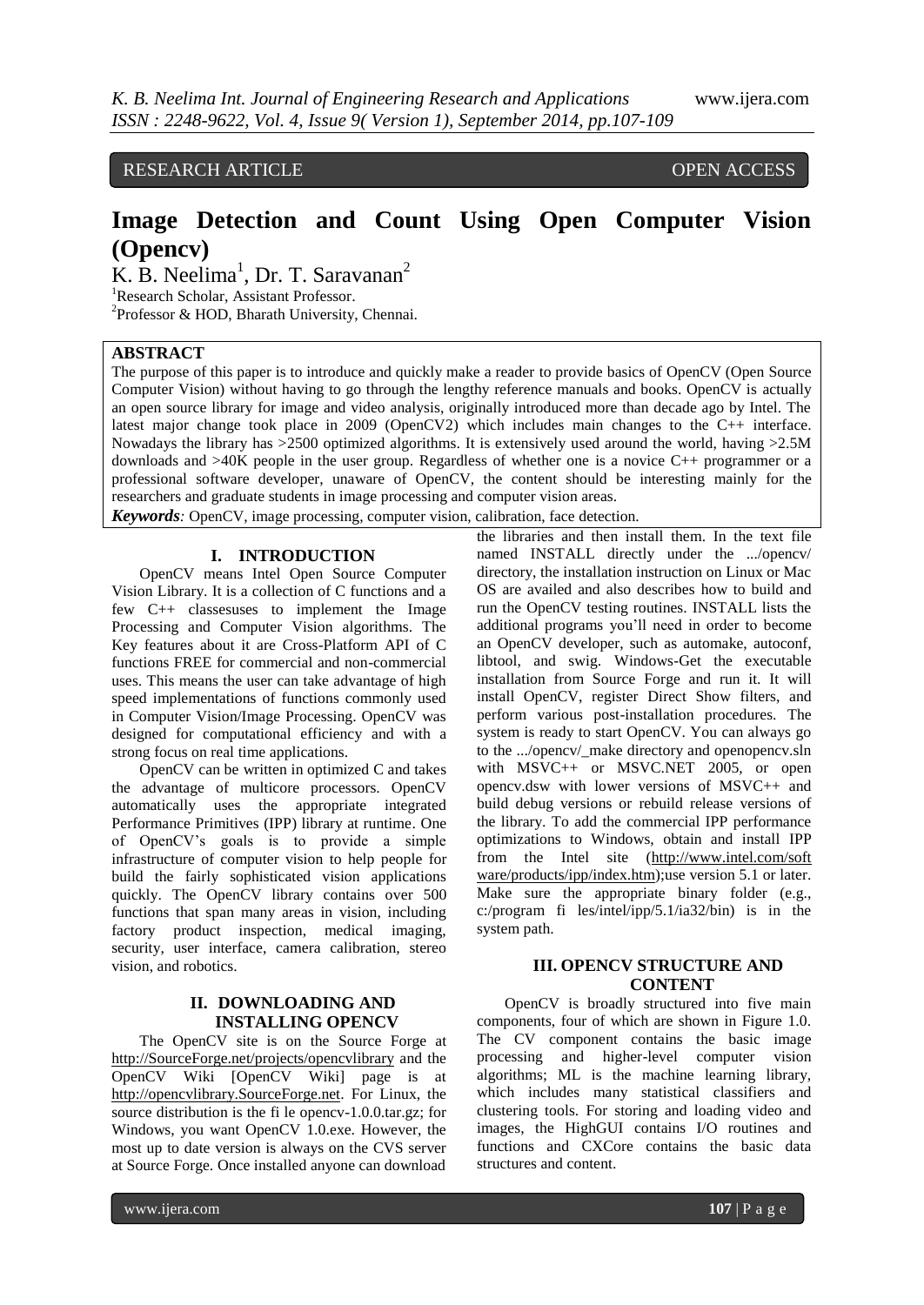

Figure 1.0

Figure 1.0 does not include CvAux, which contains both defunct areas (embedded HMM face recognition) and experimental algorithms (background/foreground segmentation). CvAux is not well documented in the Wiki and is not documented at all in the .../opencv/docs subdirectory.

#### **IV. HIGH GUI**

The OpenCV function that allows the user to interact with the operating system, the file system, and hardware such as cameras are collected into a library called HighGUI ("high-level graphical user interface"). HighGUI allows the user to open windows, to display images, to read and write graphics-related files (both images and video), and to handle simple mouse, pointer, and keyboard events. The HighGUI library in OpenCV can be divided into three parts: the hardware part, the fi le system part, and the GUI part. The hardware part is primarily concerned with the operation of cameras. In most operating systems, interaction with a camera is a tedious and painful task. HighGUI allows an easy way to query a camera and retrieve the latest image from the camera.

#### **V. IMAGE PROCESSING**

"Image processing", mean that just: using higher-level operators that are defined on image structures in order to accomplish tasks whose meaning is naturally defined in the context of graphical, visual images.<br>A. SMOOTHING

SMOOTHING-Smoothing, also called blurring is a simple and frequently used image processing operation. There are many reasons for smoothing, but usually it is done to reducecamera artifacts and noise. Smoothing is also important when there is importance to reduce the resolution of an image in a principled way. OpenCV offers five different smoothing operations at this time. All of them are supported through one function, cvSmooth(),\* which takes user's desired form of smoothing as an argument.



Figure 2.0 Image smoothing by block averaging: on the left are the input images; on the right, the output images.

The simple blur operation, as exemplified by CV\_BLUR in Figure 2-1, is the simplest case. Each output pixelis the simple mean of all the pixels in a window around the corresponding input pixel. Simple blur supports 1–4 image channels and works on 8-bit images or 32-bit floating-point images.

B. IMAGE MORPHOLOGY--OpenCV provides a fast, convenient interface for doing morphological transformations on image. Dilation and erosion are the basic Morphological transformationsand they arise in a wide variety of contexts such as removing noise, isolating individual elements, and joining disparate elements in an image.

C. RESIZE--The user may often encounter an image of some size that is to be converted to an image of someother size and may want to upsize (zoom in) or downsize (zoom out) the image; this can be accomplished by using the either task cvResize(). This function will fit the source image exactly to destination image size.

## **VI. IMAGE TRANSFORMATION**

Image transforms, are methods for changing an image into an alternate representation of the data entirely. The original image is converted to an alternate representation of the data. The result of this operation is stored in an OpenCV "image" structure, but the individual "pixels" in this new image represents input spectral components. OpenCV provides complete implementations of some of the more common ones as well as building blocks to help the user implement own image transforms.

## **VII. TRACKING AND MOTION**

Identification amounts to finding the object of interest from one frame in a subsequent frame of the video stream.Techniques for tracking unidentified objects typically involve tracking visually significant key points (more on what constitutes "significance"), rather than extended objects. OpenCV provides two methods for achieving this: the Lucas-Kanade\* [Lucas81] and Horn-Schunck [Horn81] techniques, which represent what are oft en referred to as sparse or dense optical flow respectively.